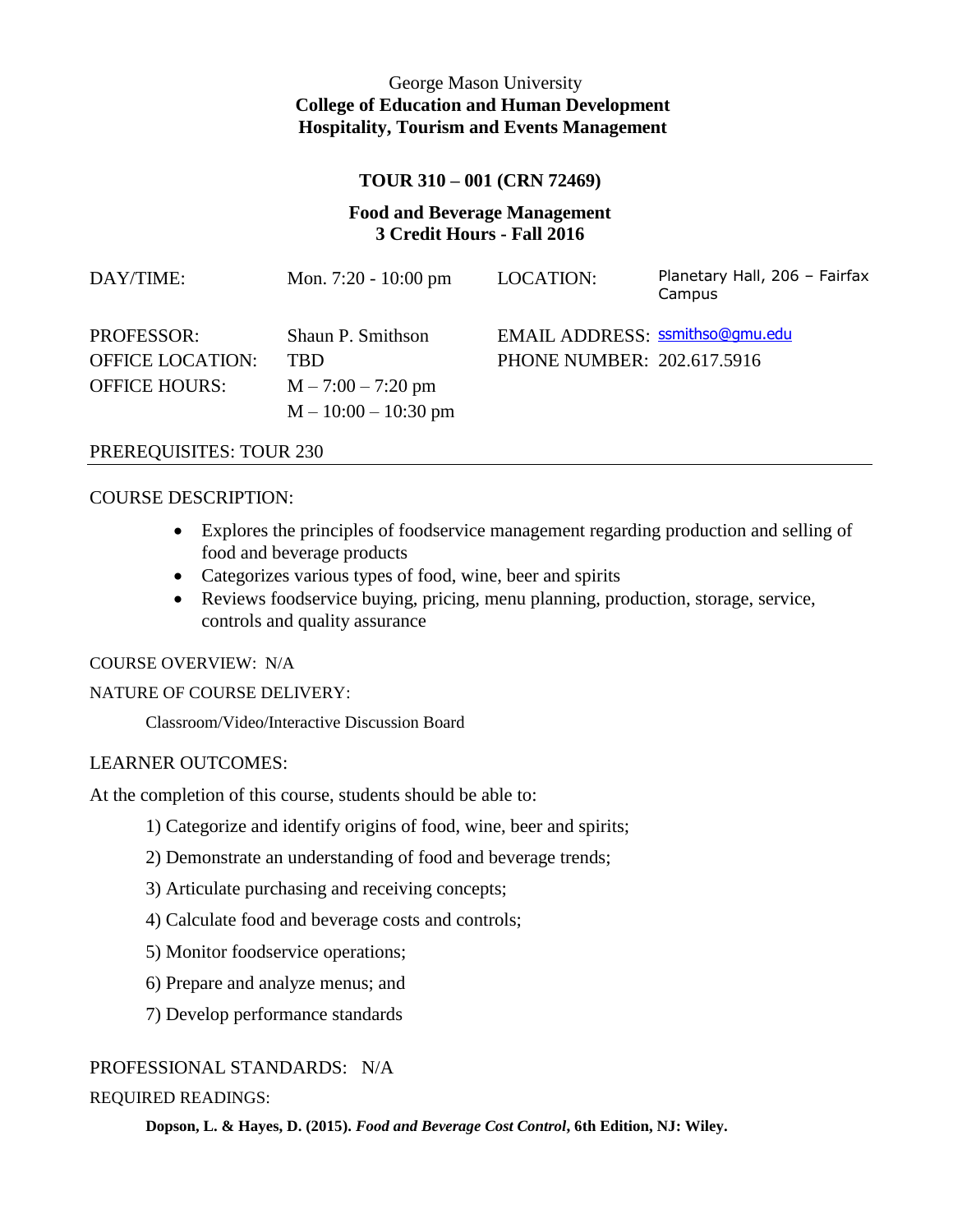## **COURSE PERFORMANCE AND EVALUATION:**

Class will be a combination of instructor lectures, interactive class discussions, multi-media reviews/postings and in-class activities. You will be required to complete assigned readings and viewings prior to class sessions during which those assignments are examined. *Assignments are due in class at the beginning of class of the specified due date, unless they are submitted to my email [\(ssmithson@gmu.edu\)](mailto:ssmithson@gmu.edu) or the drop-boxes on Blackboard (when applicable).*

## EXAM POLICY:

The only acceptable reasons for missing an exam are:

a. Severe illness or accident – This must be verified by the University Health Center or the attending physician.

b. Severe illness or death in the immediate family that requires the student to be at home at the time of exam. A written statement from the attending physician is required.

*The course instructor must be notified of the reason for missing an exam at least seven days prior to the start of the exam. Make-up exams are essay and given at the discretion of the instructor.*

## CLASS ATTENTDENCE AND PARTICIPATION:

Attendance will be taken at the beginning of each class meeting. It is your responsibility to sign the class attendance sheet, even if you are late to class. My record of attendance is official and final. I will take attendance for all class meetings, not including exam dates or other dates noted on the schedule.

Participation in class discussion is very important. Please prepare for class by reading the assigned material as well as the cases, postings and viewings. Also, as many of you are working in service firms. please share your experiences with the class. Your grade for class participation will be based on my judgment of the consistency with which you *participate constructively* and *show leadership* in class discussion and activity. Please note that class discussion includes interacting with your classmates. When I am leading case discussions, I may "cold call." Please be prepared for this. Keep in mind that if you aren't in class, you aren't participating – so while no attendance grade is given, participation grades will be given.

# LATE WORK:

On average, 10 to 15 percent of the class will attempt to turn in assignments later than the time specified. Many reasons are given for late work (e.g., flat tires, printer problems, illness, oversleeping, etc.). No matter what the reason, the bottom line is that either (a) the work was completed and turned in when required or (b) the assignment was not completed and turned in when required. Assignments are due in class at the beginning of class on the specified due date and, if submitted after that time will be counted as late. The assignment will be reduced by 1 letter grades for each week it is late and no assignments will be accepted more than 2 weeks late and a zero will be recorded for the assignment at that point.

## PROFESSIONAL DISPOSITIONS

Students are expected to exhibit professional behaviors and dispositions at alltimes.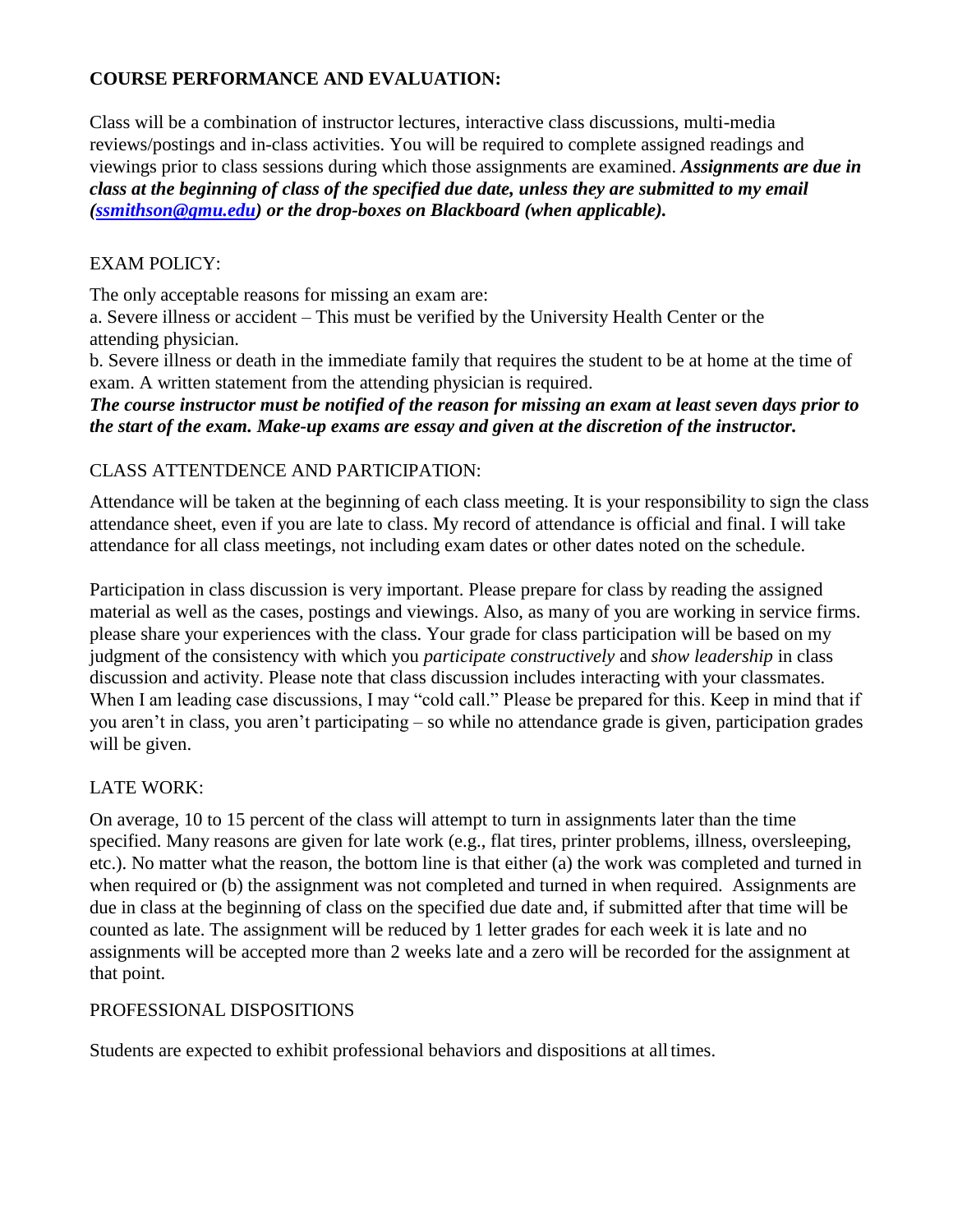### EVALUATION:

| <b>Activity</b>            | <b>Times</b> | Percentage |  |  |
|----------------------------|--------------|------------|--|--|
| Participation              | 14           | 5%         |  |  |
| Blackboard Posting*        | 14           | 10%        |  |  |
| <b>Chapter Questions**</b> | 5            | 15%        |  |  |
| In-Class Quizzes***        | 3            | 15%        |  |  |
| Semester Projects****      | 2            | 30%        |  |  |
| Exam                       |              | 25%        |  |  |

\* Weekly Blackboard Postings will be required and may require additional program viewings and readings throughout the course.

\*\* You are to complete the specific chapter questions assigned by the instructor 7 times throughout the semester.

\*\*\* The quizzes will be given at any time during class. The purpose of the quizzes is to check your preparation of class (if given at the beginning of class) and your understanding of class (if given at the end of class). The quizzes will be graded and the worst score will be dropped (will not be used in calculating your final quiz grade). There will be no makeup quizzes.

\*\*\*\* The instructor will give more details and guideline for the semester projects at the beginning of the semester.

#### GRADING SCALE:

| $A+ = 97 - 100$ | $B_{+} = 87 - 89$ | $C_{+}$ = 77 – 79 | $D = 60 - 69$ |
|-----------------|-------------------|-------------------|---------------|
| $A = 94 - 96$   | $B = 84 - 86$     | $C = 74 - 76$     | $F = 0-59$    |
| $A - 90 - 93$   | $B - = 80 - 83$   | $C_{-} = 70 - 73$ |               |

### **Core Values Commitment**

The College of Education and Human Development is committed to collaboration, ethical leadership, innovation, research-based practice, and social justice. Students are expected to adhere to these principles: [http://cehd.gmu.edu/values/.](http://cehd.gmu.edu/values/)

GMU Policies and Resources for Students

### *Policies*

- Students must adhere to the guidelines of the Mason Honor Code (see [http://oai.gmu.edu/the-mason](http://oai.gmu.edu/the-mason-honor-code/)[honor-code/\)](http://oai.gmu.edu/the-mason-honor-code/).
- Students must follow the university policy for Responsible Use of Computing (see [http://universitypolicy.gmu.edu/policies/responsible-use-of-computing/\)](http://universitypolicy.gmu.edu/policies/responsible-use-of-computing/).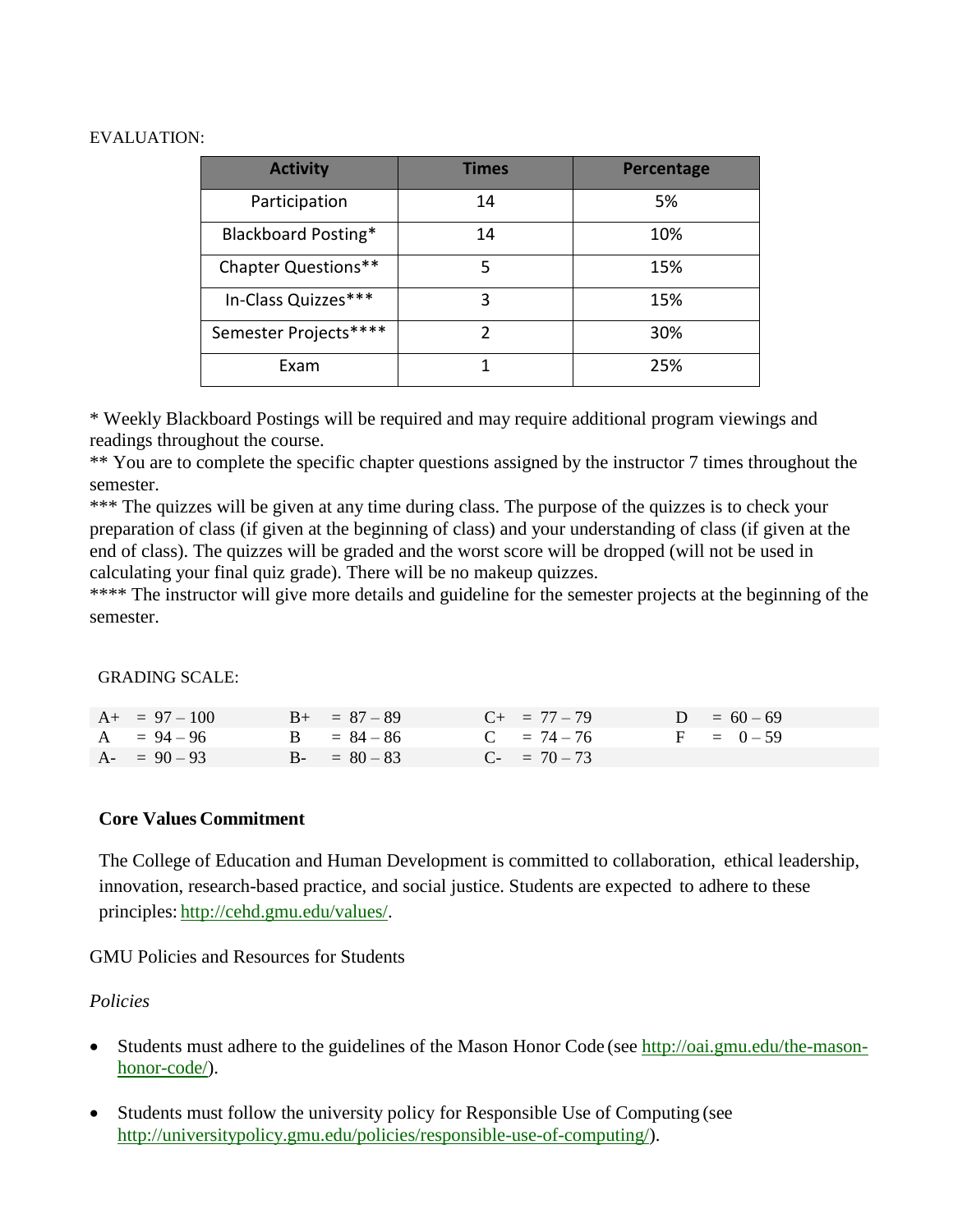- Students are responsible for the content of university communications sent to their Mason email account and are required to activate their account and check it regularly. All communication from the university, college, school, and program will be sent to students **solely** through their Mason email account.
- Students with disabilities who seek accommodations in a course must be registered with George Mason University Disability Services. Approved accommodations will begin at the time the written letter from Disability Services is received by the instructor (se[ehttp://ods.gmu.edu/\)](http://ods.gmu.edu/).
- Students must follow the university policy stating that all sound emitting devices shall be silenced during class unless otherwise authorized by the instructor.

## *Campus Resources*

- Support for submission of assignments to Tk20 should be directed to  $\frac{tk20\text{help@gmu.edu}}{tk20\text{help@gmu.edu}}$  or [https://cehd.gmu.edu/api/tk20.](https://cehd.gmu.edu/api/tk20) Questions or concerns regarding use of Blackboard should be directed to [http://coursessupport.gmu.edu/.](http://coursessupport.gmu.edu/)
- The George Mason University Writing Center staff provides a variety of resources and services (e.g., tutoring, workshops, writing guides, handbooks) intended to support students as they work to construct and share knowledge through writing(see [http://writingcenter.gmu.edu/\)](http://writingcenter.gmu.edu/).
- The George Mason University Counseling and Psychological Services (CAPS) staff consists of professional counseling and clinical psychologists, social workers, and counselors who offer a wide range of services (e.g., individual and group counseling, workshops and outreach programs) to enhance students' personal experience and academic performance (see [http://caps.gmu.edu/\)](http://caps.gmu.edu/).
- The George Mason University Office of Student Support staff helps students negotiate life situations by connecting them with appropriate campus and off-campus resources. Students in need of these services may contact the office by phone (703-993-5376). Concerned students, faculty and staff may also make a referral to express concern for the safety or well-being of a Mason student or the community by going to [http://studentsupport.gmu.edu/,](http://studentsupport.gmu.edu/) and the OSS staff will follow up with the student.

**For additional information on the College of Education and Human Development, please visit our website https://cehd.gmu.edu/.**